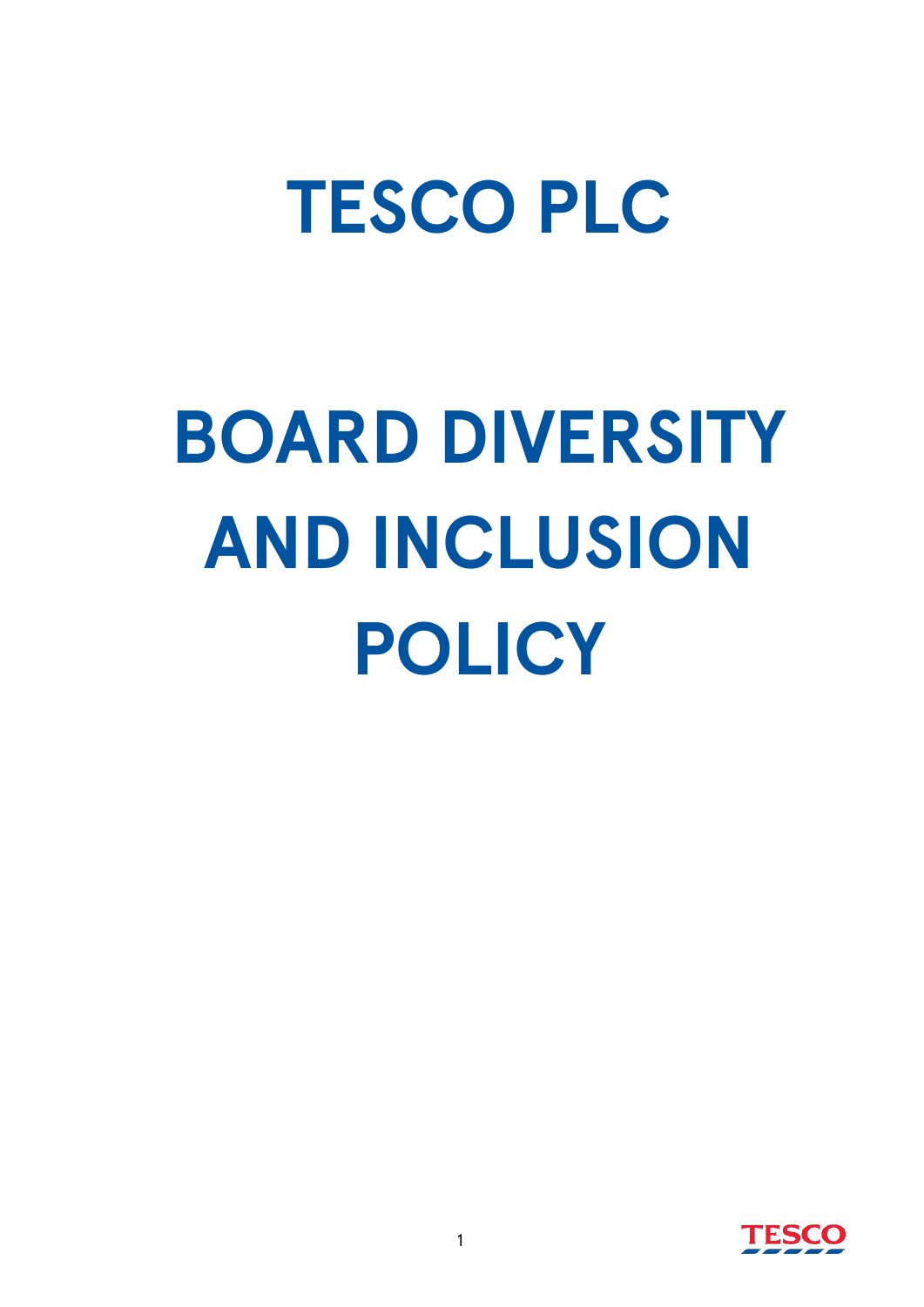### **1. Purpose**

This Board Diversity and Inclusion Policy (the 'Policy') sets out the approach to diversity on the Board of Directors (the 'Board') of Tesco PLC (the 'Company'). This Policy sits alongside the Company's Diversity and Inclusion policies, which sets out the Company's wider commitment to building an increasingly diverse business where all colleagues are given equal opportunities through recruitment, learning and development and actively champion and support our Colleague Networks and training on the importance of Inclusion..

### **2. Policy Statement**

The Board believes that it is vital to have a diverse Board, with mix of skills, knowledge, experience, geographical expertise, professional background, gender, tenure, age, ethnicity and other distinctions between Directors. It is the Board's strong belief that a diverse Board with different perspectives, insights and viewpoints in decision-making ultimately benefits the Group's stakeholders through better business performance.

The Board understands that supporting our workforce in a culture of trust and respect is essential to the success of the Company where colleagues feel valued and rewarded for the work they do. The tone for diversity and inclusion across the Group is set from the top and the Board believes that having a diverse leadership team and an open and inclusive culture where 'Everyone is Welcome' supports one of our core Values, 'We treat people how they want to be treated'.

All appointments to the Board are made on merit against a set of objective criteria, in the context of the skills, experience, independence and knowledge which the Board as a whole requires to be effective.

### **3. Board Diversity Objectives**

With regard to gender diversity, the Board supports the recommendations set out in the Hampton-Alexander Review on gender diversity and intends to maintain a balance so that as a minimum at least one-third of the Board is women by the end of February 2022. It is recognised that there may be periods of change on the Board when this number may be smaller while the Board is refreshed. However, it is the Board's longer term intention to at least maintain this balance.

The Board also supports the recommendations set out in the Parker Review on ethnic diversity and intends to maintain at least one Director from an ethnic minority background on the Board.

### **4. Monitoring and Reporting**

The Nominations and Governance Committee are responsible for ensuring the Board has the right balance of skills, experience and knowledge. The Nomination and Governance Committee shall:

• regularly review Board composition, succession planning, talent development and the broader aspects of diversity;